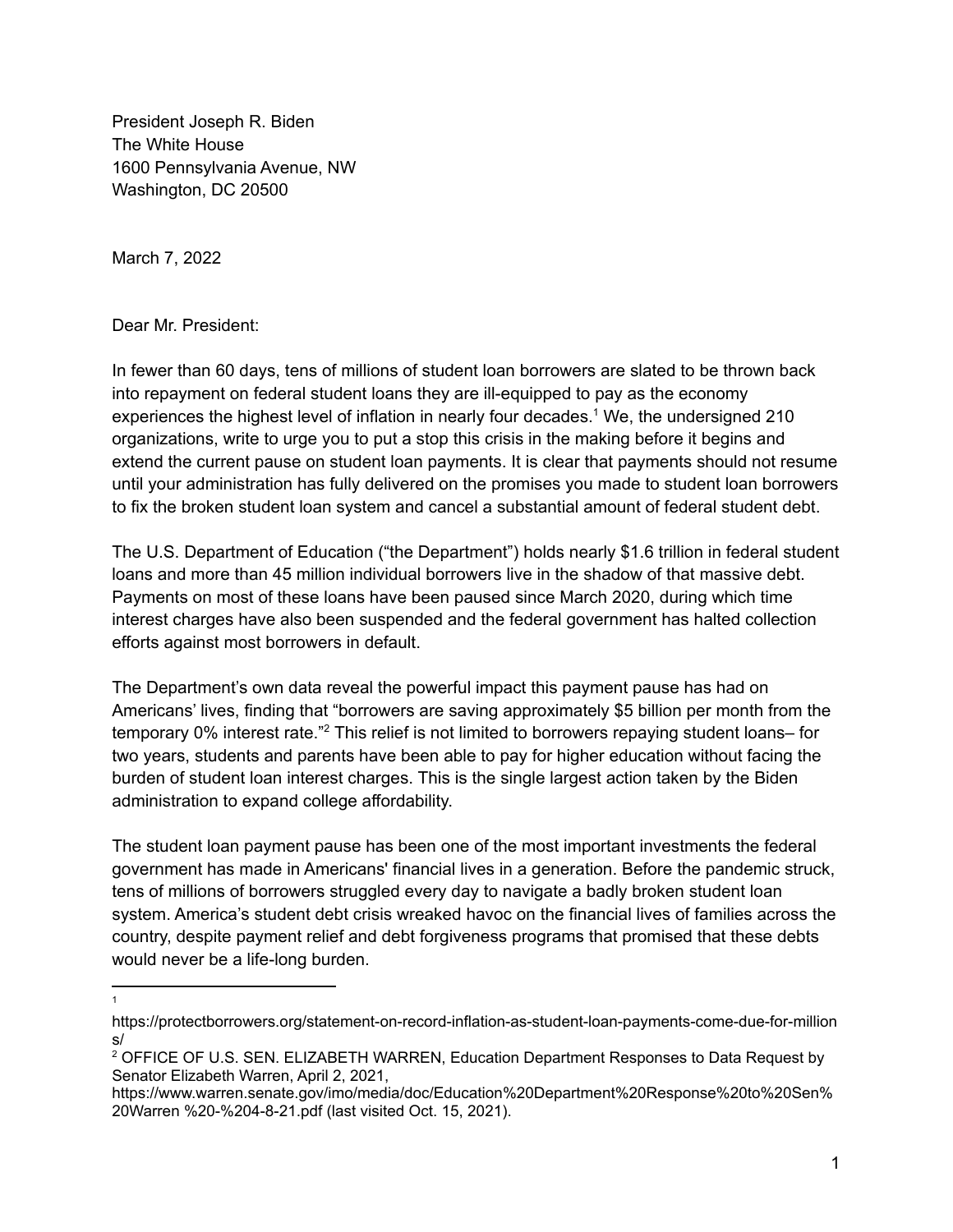You ran for president on the promise that you would reform the student loan system to ensure that student loan payments would be affordable for all. Your administration's decision to extend the payment pause, alongside the Department's recent overhaul of the programs for Public Service Loan Forgiveness and Total and Permanent Disability Discharge are critical and welcome first steps. Right now, your administration has the opportunity to continue repairing the damage caused by policy failures at the federal and state level and decades of government mismanagement and industry abuses—an opportunity and an obligation that must be fulfilled before any action is taken to resume monthly student loan payments.

**It is critical that your administration continue to deliver on your promises made to student loan borrowers and their families before ending the pause in payments and collections.** Borrowers need immediate relief from the crushing burdens of massive student loan debt as the pandemic exacerbates financial strain for all Americans and throws existing racial disparities in wealth and educational attainment into especially stark relief.

Recent polling from the Student Borrower Protection Center and Data for Progress reveal that 69 percent of likely voters support your continued pause on student loan payments, including majorities of Democrats, Republicans, and Independents. <sup>3</sup> Among respondents with student debt, 65 percent expect to make "major changes to saving or spending" if payments resume. Nearly 4-in-10 borrowers are "not confident at all" in their ability to manage a student loan payment, while just 1-in-5 borrowers are "very confident." These results underscore the need for your administration to delay the planned restart of federal student loan payments.

The burden of student debt and the costs of our broken student loan system fall disproportionately on Black and Brown borrowers—those who, as a result of decades of racially discriminatory policies and practices that created and sustain the racial wealth and income gaps, most often lack the familial wealth necessary to avoid taking on student debt.<sup>4</sup> A growing body of evidence also demonstrates that these borrowers are disproportionately blocked from accessing existing avenues for debt relief enacted by Congress. 5

Each day, we are met with new evidence that the student loan system is unable to meet the needs of student loan borrowers and our country. 2021 was particularly rife with examples of that failure, including:

3

https://protectborrowers.org/new-poll-as-inflation-soars-large-bipartisan-majority-supports-president-biden s-pause-on-student-loan-payments/

<sup>4</sup>

https://www.responsiblelending.org/sites/default/files/nodes/files/research-publication/crl-quicksandstuden t-debt-crisis-jul2019.pdf.

<sup>5</sup> http://protectborrowers.org/wp-content/uploads/2020/12/Delivering-on-Debt-Relief.pdf#page=10; https://papers.ssrn.com/sol3/papers.cfm?abstract\_id=3712516.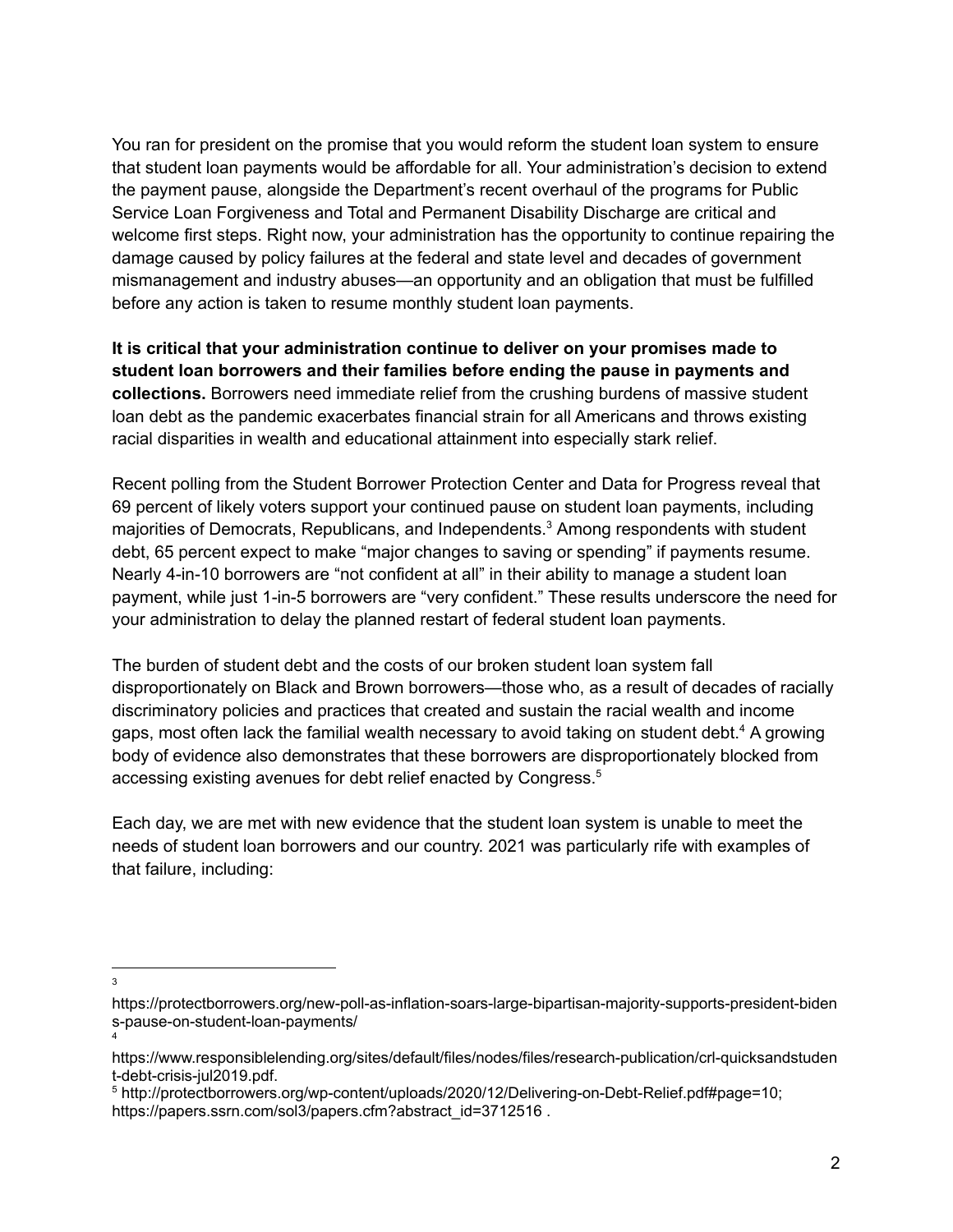- The National Consumer Law Center received data through FOIA showing that, as of January 2021, only 32 borrowers had successfully navigated the IDR repayment plans and received cancellation, out of more than 4 million with decades-old debts. 6
- The Education Department acknowledged a backlog of 175,000 applications for Public Service Loan Forgiveness—borrowers who may be forced to pay a student loan bill as they remain stuck in the government's red tape.<sup>7</sup> The recent announcement of the limited and temporary PSLF waiver does offer a new path to relief for some borrowers, but inconsistent servicer implementation of the new rules threatens its promise. 8
- The Education Department also acknowledged a backlog of more than 128,000 applications for Borrower Defense discharges—the number of unprocessed claims for debt relief due to fraud by a school climbed by more than 20,000 during the first months of the Biden administration. 9

These are just a few recent examples of how the student loan system is failing borrowers entitled to immediate debt relief under the law. A hasty and reckless return to repayment would only expose borrowers to similar harms this year.

That is because the companies responsible for managing this transition and the system itself have repeatedly proven unable to avoid widespread failures even when performing basic functions. For example, in two separate scandals at the height of the pandemic, the Education Department and its student loan contractors improperly garnished the wages of hundreds of thousands of people and damaged the credit reports of nearly five million others.<sup>10</sup>

There is a broad consensus among borrowers, advocates, industry, regulators, enforcement officials, and lawmakers that a rush to resume student loan payments is a recipe for disaster and will result in widespread confusion and distress for student loan borrowers. Before resuming payments on student loans, the Department of Education must undertake significant structural reforms; provide real, immediate relief; and cancel a significant amount of federal student debt. This will ensure that millions of borrowers don't remain trapped in a broken system just as the economy begins to recover.

<sup>7</sup> <sup>6</sup>[https://protectborrowe](https://protectborrowers.org/wp-content/uploads/2021/10/SBPC_Driving_Into_A_Dead_End.pdf)rs.org/wp-content/u[ploads/2021/10/SBPC\\_Driving\\_Into\\_A\\_Dead\\_End.pdf](https://protectborrowers.org/wp-content/uploads/2021/10/SBPC_Driving_Into_A_Dead_End.pdf)

<sup>8</sup> https://fsapartners.ed.gov/knowledge-center/library/electronic-announcements/2021-06-14/federal-student -aid-posts-two-new-quarterly-portfolio-reports-fsa-data-center-and-highlights-recent-changes-public-servic e-loan-forgiveness-ea-id-general-21-40

https://www.npr.org/2021/11/04/1051463060/student-loan-forgiveness-overhaul-fedloan-public-service-bor rowers.

<sup>10</sup> <sup>9</sup> https://studentaid.gov/data-center/student/loan-forgiveness/borrower-defense-data.

https://www.studentloanborrowerassistance.org/lawsuit-against-devos-ends-fight-for-defaultedborrowers-c ontinues/;https://protectborrowers.org/the-student-loan-industry-failed-borrowers-duringthe-pandemic-eve n-more-than-we-knew-the-biden-administration-must-act/.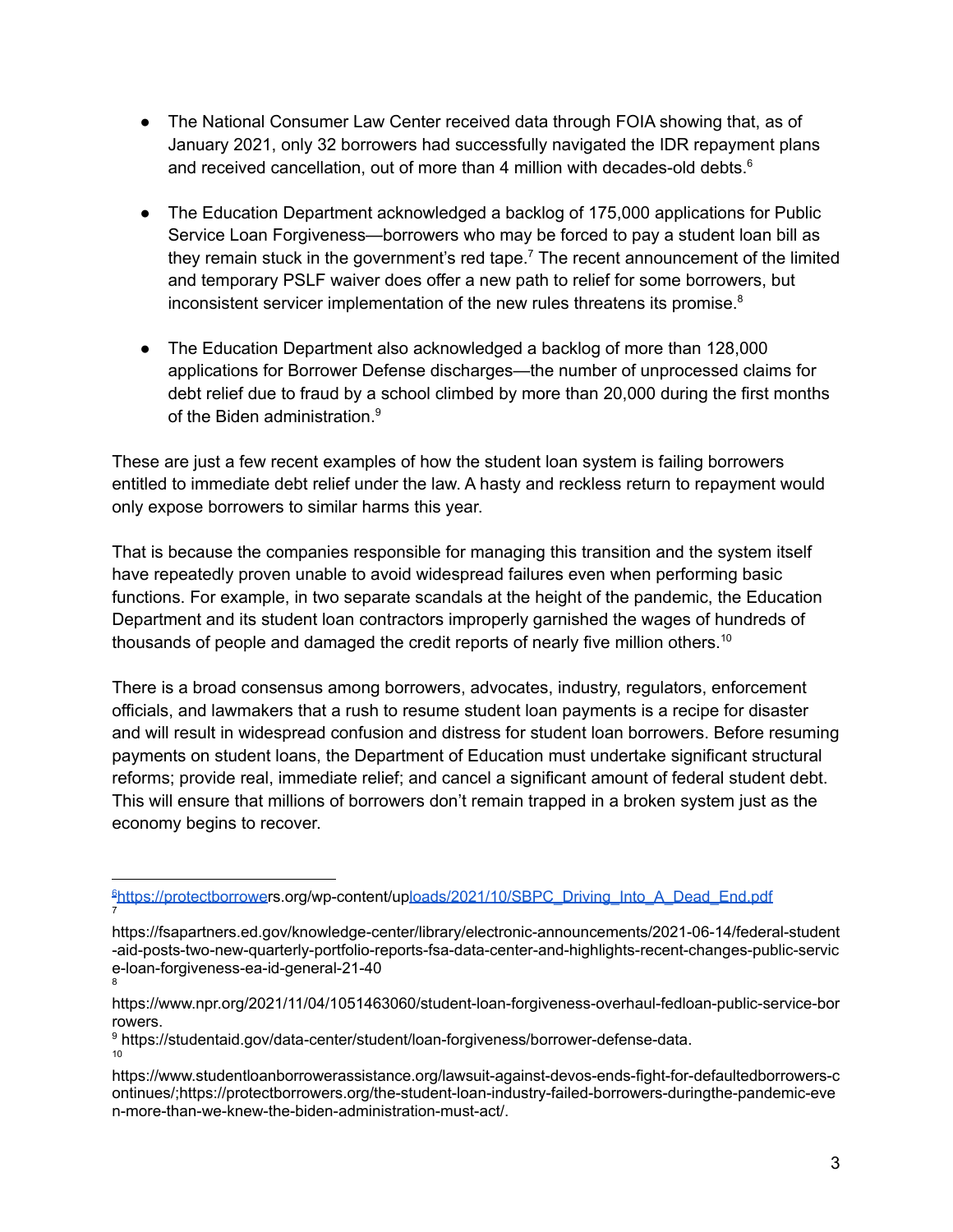**For the reasons outlined above, we strongly urge you to take immediate action to extend the current pause on student loan payments.** We look forward to supporting your administration as you take this necessary action and work to deliver on the promises made to student loan borrowers across the country.

Sincerely,

Student Borrower Protection Center Accountable.US Adasina Social Capital Affordable Homeownership Foundation, Inc. African American Ministers In Action Alaska PIRG Albuquerque Mennonite Church Alliance for Youth Action American Association of University Professors American Baptist Home Mission Society American Civil Liberties Union American Federation of State, County and Municipal Employees (AFSCME) American Federation of Teachers American Federation of Teachers – Vermont American Psychological Association Americans for Financial Reform Association of Latino Administrators and Superintendents (ALAS) Association of Oncology Social Work Association of Young Americans (AYA) Bend the Arc: Jewish Action Blue Future California Alliance for Consumer Education (CACE) California Asset Building Coalition California Association of Nonprofits Californians for Economic Justice CAMEO - California Association for Micro Enterprise Opportunity Campaign for America's Future Campus Action for Democracy Carolina Jews for Justice Center for Economic Integrity Center for LGBTQ Economic Advancement & Research (CLEAR) Center for Responsible Lending Charlotte Center for Legal Advocacy Chicago Consumer Coalition Chicago Foundation for Women Civil Service Bar Association Columbia Consumer Education Council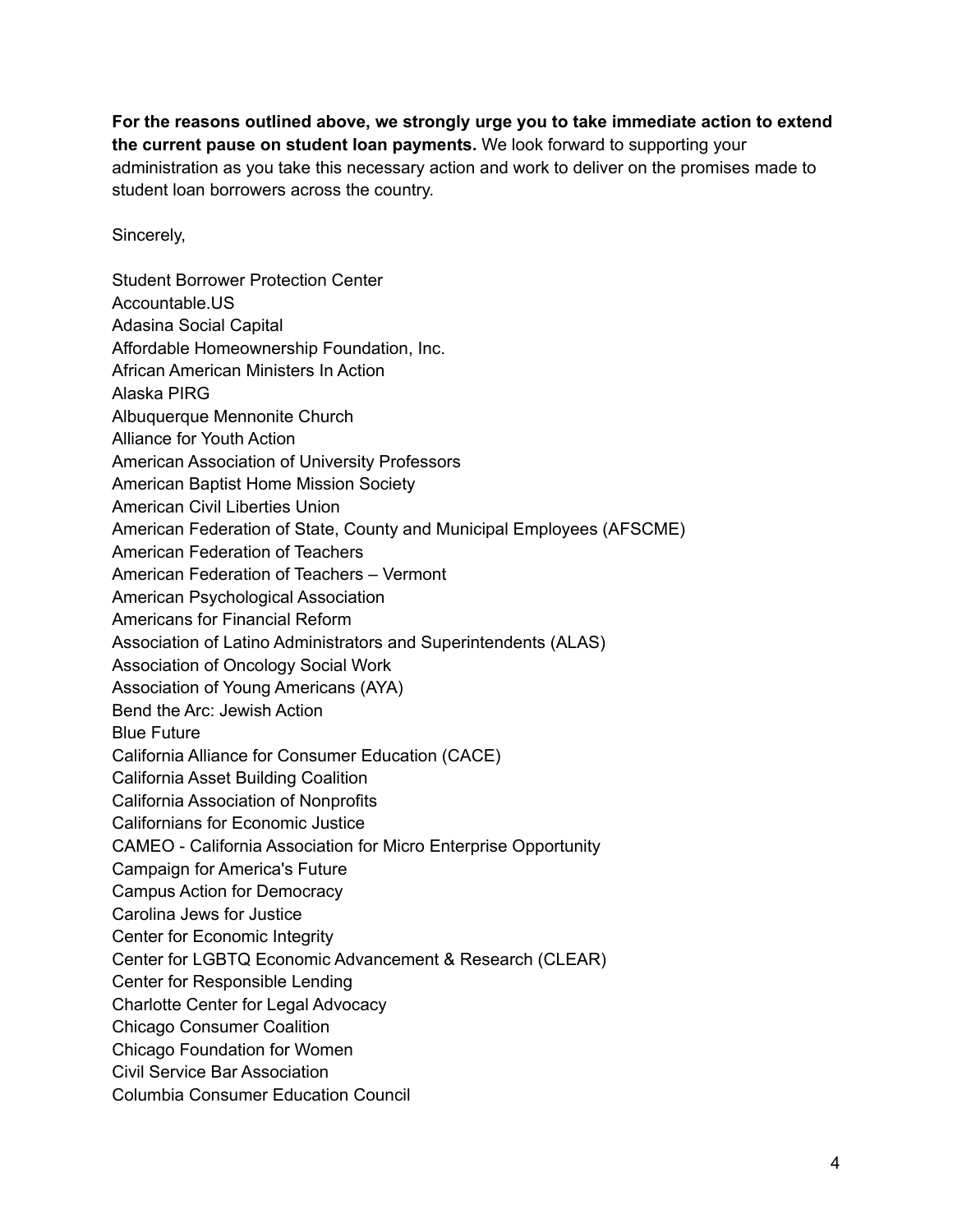Communities for Our Colleges, WA Community Service Society of New York Consumer Federation of America Consumer Federation of California Consumers for Auto Reliability and Safety Council on Social Work Education Debt Collective Debt-Free MD, Inc. (Maryland) Economic Mobility Pathways (EMPath) Faith in Action Forward Montana Fossil Fuel Divest Harvard Fosterus Franciscan Action Network Fresno Building Healthy Communities Generation Hope Greenpeace USA HBCU Collective HEAL (Health, Environment, Agriculture, Labor) Food Alliance Hildreth Institute Hope Center for College, Community, and Justice at Temple University Housing and Economic Rights Advocates Indivisible Investor Advocates for Social Justice Jain Family Institute (JFI) JANUS LLC Kentucky Center for Economic Policy League of United Latin American Citizens Legal Action Chicago Legal Aid at Work Legal Aid Foundation of Los Angeles Legal Aid Society of Milwaukee Loan Repayment Assistance Program of Minnesota Louisiana Budget Project Maine Center for Economic Policy Mainers for Accountable Leadership Action Maryland Consumer Rights Coalition Massachusetts Affordable Housing Alliance Media Voices for Children Minority Veterans of America Mississippi Center for Justice Mobilization for Justice NAACP, Youth & College National Action Network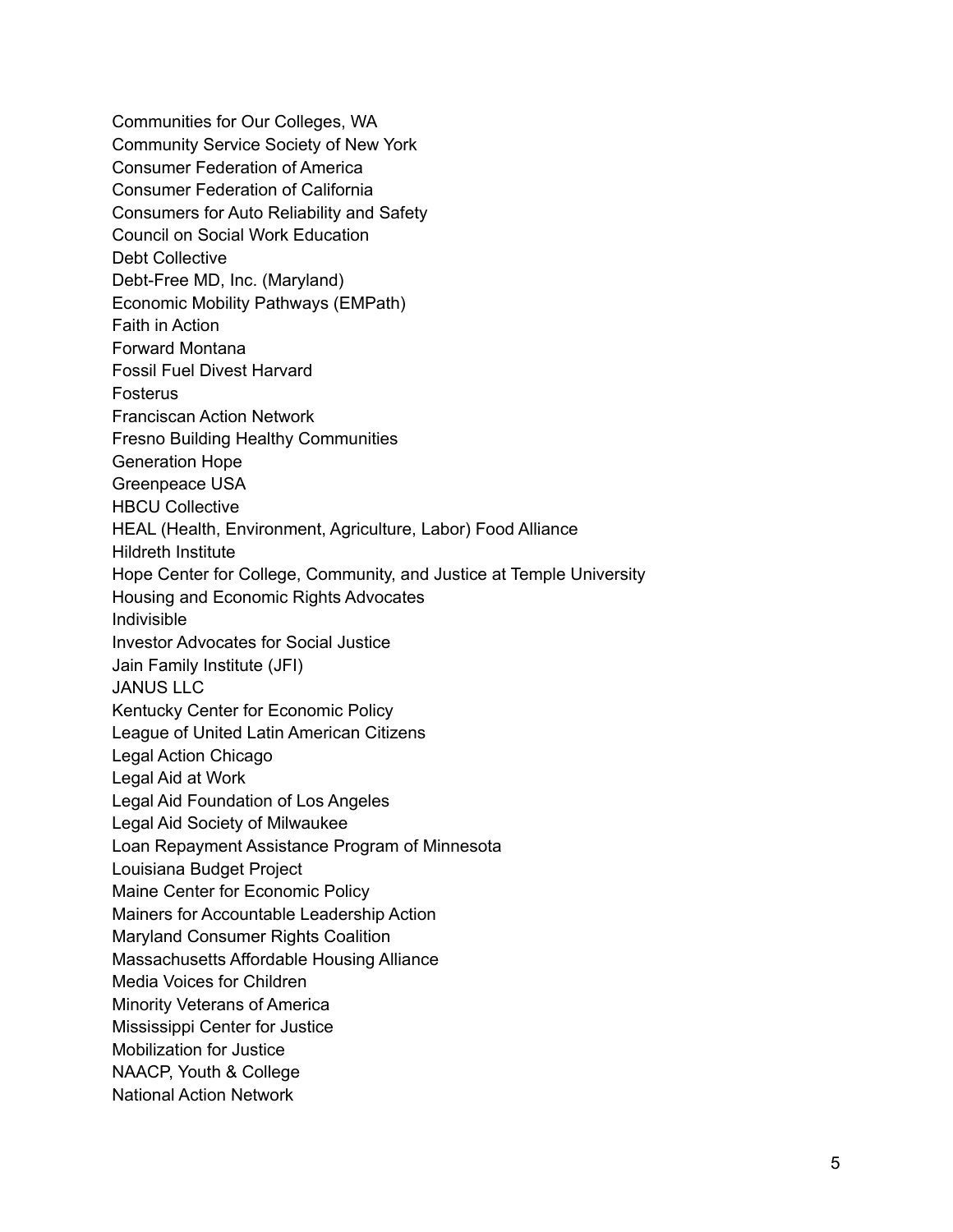National Association of Consumer Advocates National Association of Graduate-Professional Students National Association of Pediatric Nurse Practitioners National Association of Social Workers National Association of Social Workers - Alabama Chapter National Association of Social Workers - Alaska Chapter National Association of Social Workers - Arizona Chapter National Association of Social Workers - Arkansas Chapter National Association of Social Workers - California Chapter National Association of Social Workers - Colorado Chapter National Association of Social Workers - Connecticut Chapter National Association of Social Workers - DC Metro Chapter National Association of Social Workers - Delaware Chapter National Association of Social Workers - Florida Chapter National Association of Social Workers - Georgia Chapter National Association of Social Workers - Guam Chapter National Association of Social Workers - Hawai'i Chapter National Association of Social Workers - Idaho Chapter National Association of Social Workers - Illinois Chapter National Association of Social Workers - Indiana Chapter National Association of Social Workers - Iowa Chapter National Association of Social Workers - Kentucky Chapter National Association of Social Workers - Louisiana Chapter National Association of Social Workers - Maine Chapter National Association of Social Workers - Maryland Chapter National Association of Social Workers - Massachusetts Chapter National Association of Social Workers - Michigan Chapter National Association of Social Workers - Mississippi Chapter National Association of Social Workers - Missouri Chapter National Association of Social Workers - Montana Chapter National Association of Social Workers - Nebraska Chapter National Association of Social Workers - Nevada Chapter National Association of Social Workers - New Hampshire Chapter National Association of Social Workers - New Jersey Chapter National Association of Social Workers - New Mexico Chapter National Association of Social Workers - New York City Chapter National Association of Social Workers - New York State Chapter National Association of Social Workers - North Carolina Chapter National Association of Social Workers - North Dakota Chapter National Association of Social Workers - Ohio Chapter National Association of Social Workers - Oklahoma Chapter National Association of Social Workers - Oregon Chapter National Association of Social Workers - Pennsylvania Chapter National Association of Social Workers - South Carolina Chapter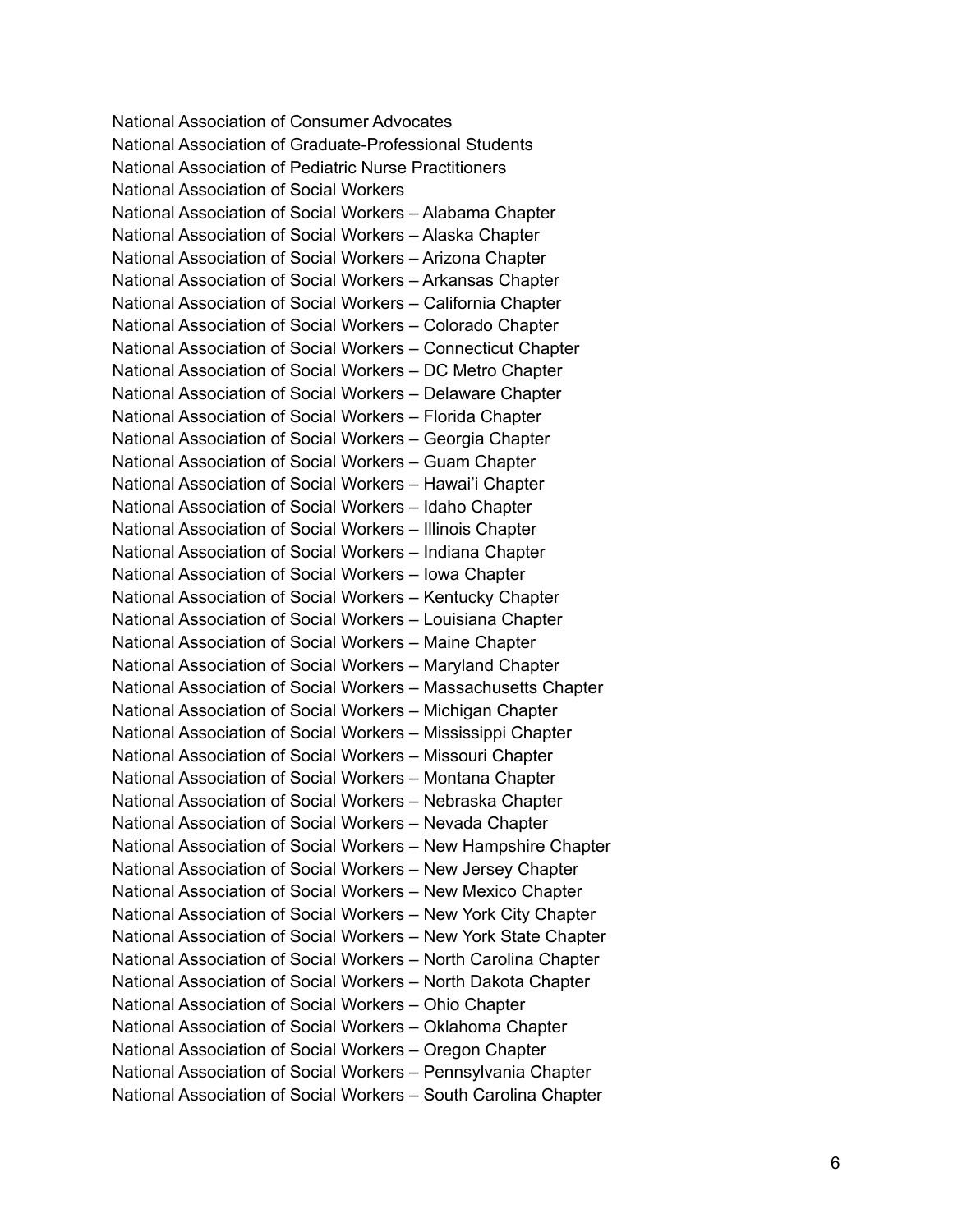National Association of Social Workers – South Dakota Chapter National Association of Social Workers – Tennessee Chapter National Association of Social Workers – Texas Chapter National Association of Social Workers – Utah Chapter National Association of Social Workers – Vermont Chapter National Association of Social Workers – Virginia Chapter National Association of Social Workers – Washington Chapter National Association of Social Workers – West Virginia Chapter National Association of Social Workers – Wisconsin Chapter National Association of Social Workers – Wyoming Chapter National Consumer Law Center (on behalf of its low-income clients) National Education Association National Equality Action Team (NEAT) National Labor Relations Board Union National League for Nursing National Sustainable Agriculture Coalition National Treasury Employees Union (NTEU) Chapter 335 National Young Farmers Coalition Navigate Student Loans New Era Colorado New Hampshire Youth Movement New Jersey Citizen Action New Mexico Crisis and Access Line New York Legal Assistance Group New York Public Interest Research Group (NYPIRG) New Yorkers for Responsible Lending Coalition NextGen California Nonprofit Professional Employees Union, IFPTE Local 70 North Carolina Coalition for Responsible Lending OCA - Asian Pacific American Advocates Ohio Student Association Our Revolution PAPSA ParentsTogether Partnership for College Completion People's Parity Project Physician Assistant Education Association Progressive Change Campaign Committee Protect All Children's Environment Public Citizen Public Counsel Public Good Law Center Public Higher Education Network of Massachusetts (PHENOM) Public Justice Center